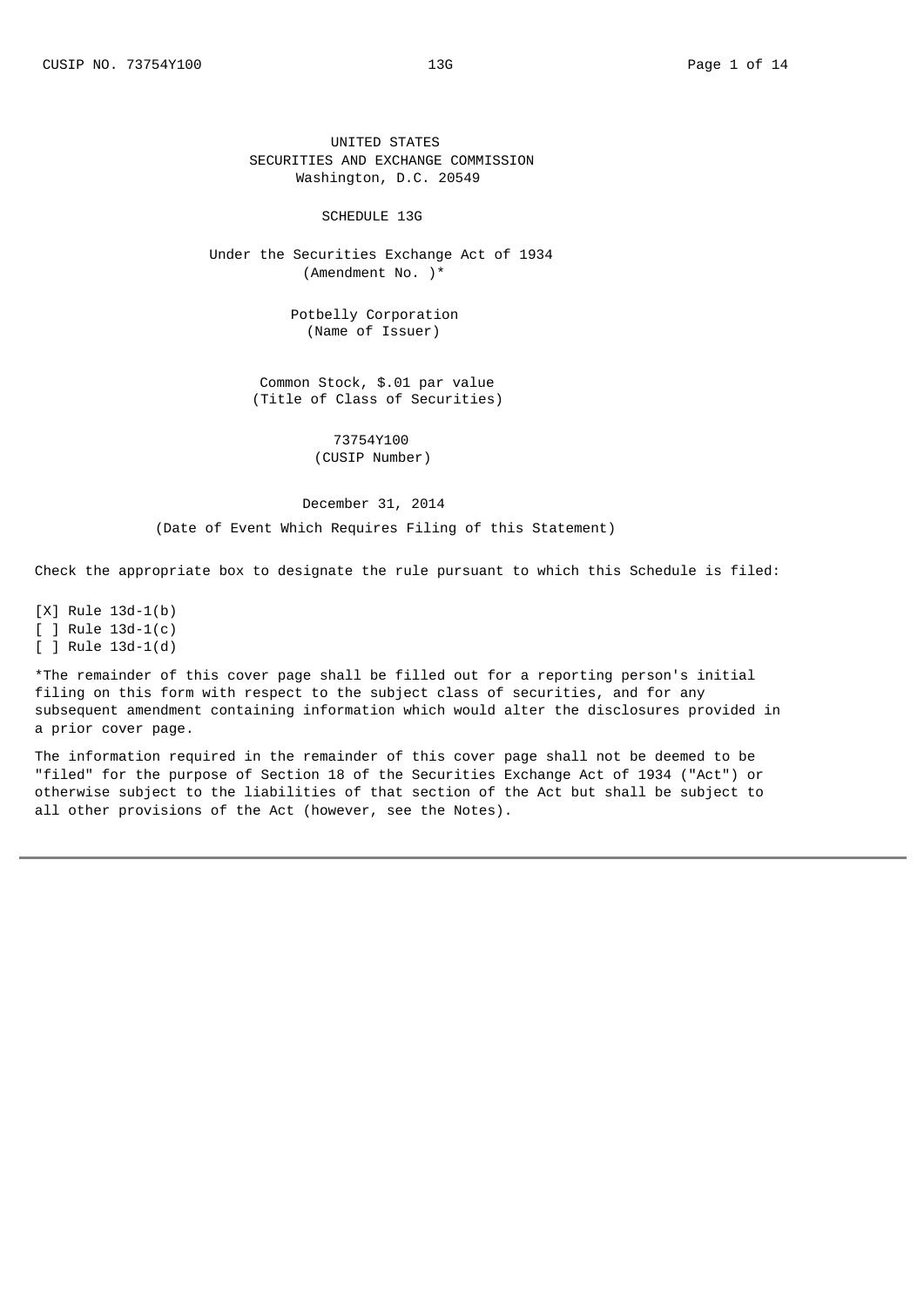- 1. NAMES OF REPORTING PERSONS.
	- Franklin Resources, Inc.
- 2. CHECK THE APPROPRIATE BOX IF A MEMBER OF A GROUP (a)
	- (b) X
- 3. SEC USE ONLY
- 4. CITIZENSHIP OR PLACE OF ORGANIZATION Delaware

5. SOLE VOTING POWER

(See Item 4)

6. SHARED VOTING POWER

```
(See Item 4)
```
7. SOLE DISPOSITIVE POWER

(See Item 4)

8. SHARED DISPOSITIVE POWER

(See Item 4)

- 9. AGGREGATE AMOUNT BENEFICIALLY OWNED BY EACH REPORTING PERSON 1,788,413
- 10. CHECK IF THE AGGREGATE AMOUNT IN ROW (9) EXCLUDES CERTAIN SHARES [ ]
- 11. PERCENT OF CLASS REPRESENTED BY AMOUNT IN ROW (9) 6.2%
- 12. TYPE OF REPORTING PERSON

HC, CO (See Item 4)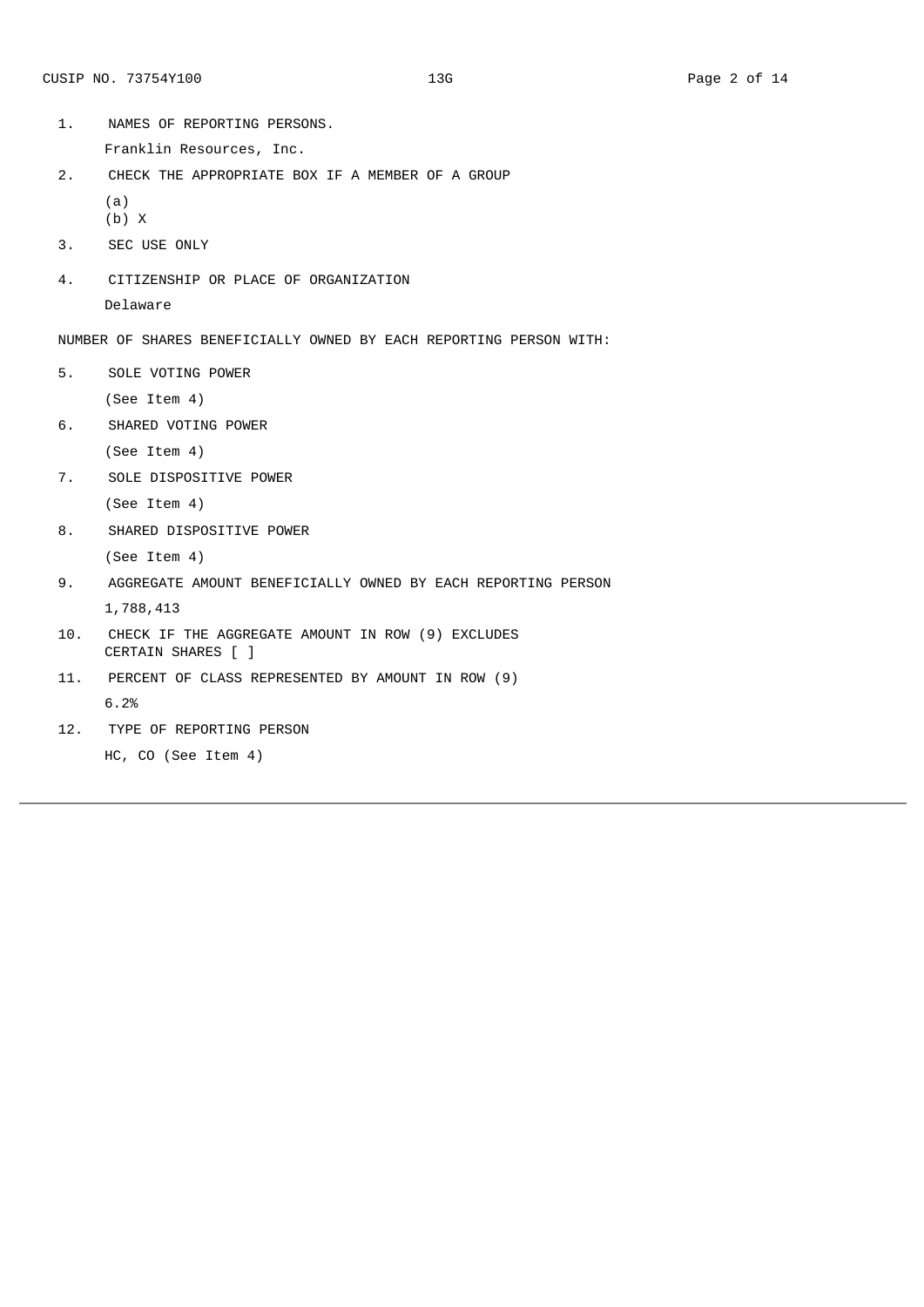- 1. NAMES OF REPORTING PERSONS.
	- Charles B. Johnson
- 2. CHECK THE APPROPRIATE BOX IF A MEMBER OF A GROUP (a)
	- (b) X
- 3. SEC USE ONLY
- 4. CITIZENSHIP OR PLACE OF ORGANIZATION USA

5. SOLE VOTING POWER

(See Item 4)

6. SHARED VOTING POWER

```
(See Item 4)
```
7. SOLE DISPOSITIVE POWER

(See Item 4)

8. SHARED DISPOSITIVE POWER

(See Item 4)

9. AGGREGATE AMOUNT BENEFICIALLY OWNED BY EACH REPORTING PERSON

1,788,413

- 10. CHECK IF THE AGGREGATE AMOUNT IN ROW (9) EXCLUDES CERTAIN SHARES [ ]
- 11. PERCENT OF CLASS REPRESENTED BY AMOUNT IN ROW (9)

6.2%

12. TYPE OF REPORTING PERSON

```
HC, IN (See Item 4)
```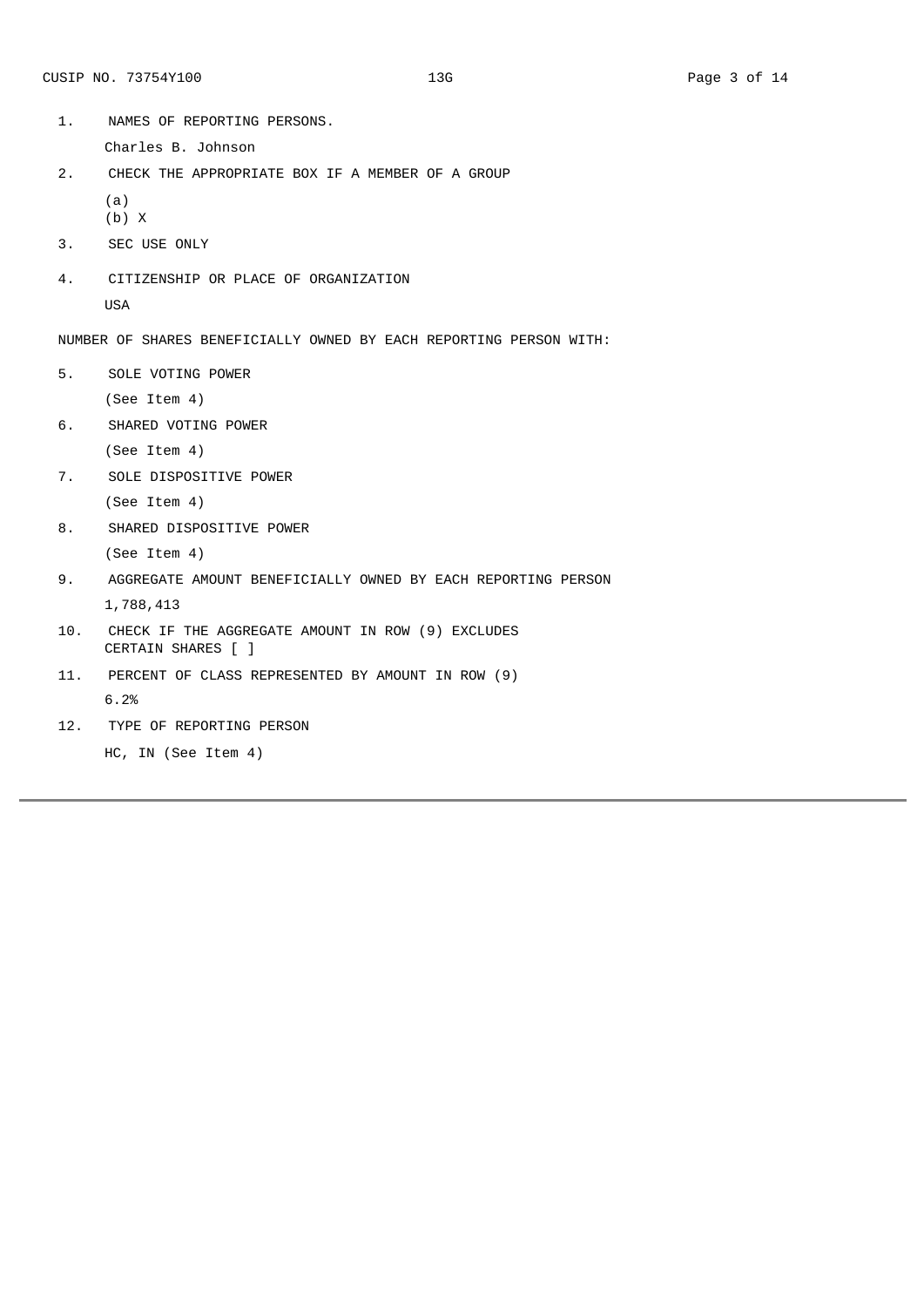- 1. NAMES OF REPORTING PERSONS.
	- Rupert H. Johnson, Jr.
- 2. CHECK THE APPROPRIATE BOX IF A MEMBER OF A GROUP (a)
	- (b) X
- 3. SEC USE ONLY
- 4. CITIZENSHIP OR PLACE OF ORGANIZATION USA

5. SOLE VOTING POWER

(See Item 4)

6. SHARED VOTING POWER

```
(See Item 4)
```
7. SOLE DISPOSITIVE POWER

(See Item 4)

8. SHARED DISPOSITIVE POWER

(See Item 4)

9. AGGREGATE AMOUNT BENEFICIALLY OWNED BY EACH REPORTING PERSON

1,788,413

- 10. CHECK IF THE AGGREGATE AMOUNT IN ROW (9) EXCLUDES CERTAIN SHARES [ ]
- 11. PERCENT OF CLASS REPRESENTED BY AMOUNT IN ROW (9)

6.2%

12. TYPE OF REPORTING PERSON

```
HC, IN (See Item 4)
```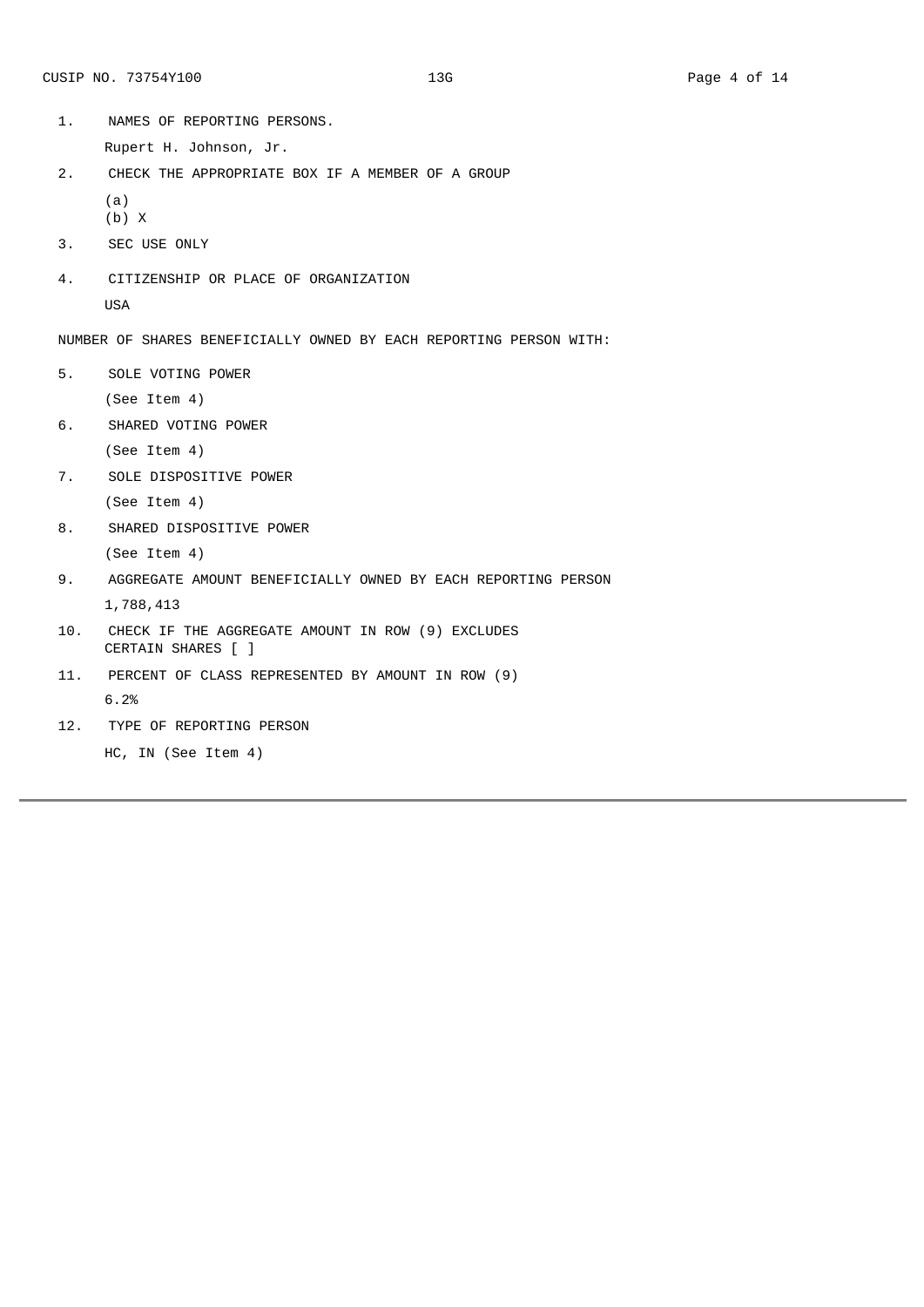- 1. NAMES OF REPORTING PERSONS.
	- Franklin Advisers, Inc.
- 2. CHECK THE APPROPRIATE BOX IF A MEMBER OF A GROUP (a)
	- (b) X
- 3. SEC USE ONLY
- 4. CITIZENSHIP OR PLACE OF ORGANIZATION California

5. SOLE VOTING POWER

1,530,051

6. SHARED VOTING POWER

 $\Theta$ 

7. SOLE DISPOSITIVE POWER

1,598,951

8. SHARED DISPOSITIVE POWER

 $\Theta$ 

- 9. AGGREGATE AMOUNT BENEFICIALLY OWNED BY EACH REPORTING PERSON 1,598,951
- 10. CHECK IF THE AGGREGATE AMOUNT IN ROW (9) EXCLUDES CERTAIN SHARES [ ]
- 11. PERCENT OF CLASS REPRESENTED BY AMOUNT IN ROW (9) 5.5%
- 12. TYPE OF REPORTING PERSON
	- IA, CO (See Item 4)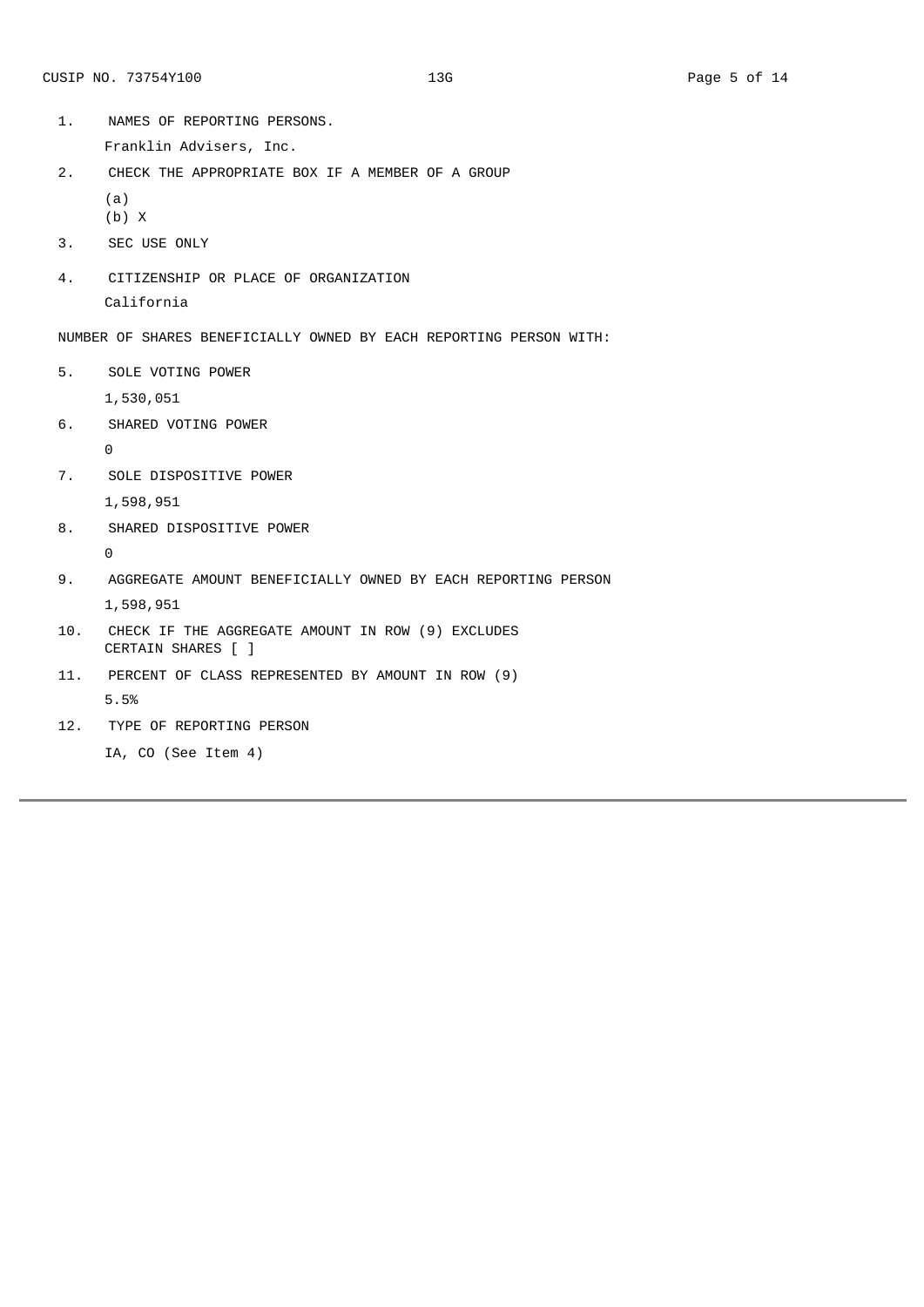Item 1.

- (a) Name of Issuer POTBELLY CORPORATION
- (b) Address of Issuer's Principal Executive Offices

```
222 Merchandise Mart Plaza, 23<sup>rd</sup> Floor
Chicago, IL 60654
```
Item 2.

- (a) Name of Person Filing (i): Franklin Resources, Inc.
	- (ii): Charles B. Johnson
	- (iii): Rupert H. Johnson, Jr.
	- (iv): Franklin Advisers, Inc.
- (b) Address of Principal Business Office or, if none, Residence
	- $(i)$ ,  $(ii)$ , and  $(iii)$ : One Franklin Parkway San Mateo, CA 94403-1906
	- (iv): One Franklin Parkway San Mateo, CA 94403-1906
- (c) Citizenship
	- (i): Delaware
	- (ii) and (iii): USA
	- (iv): California
- (d) Title of Class of Securities Common Stock, \$.01 par value
- (e) CUSIP Number 73754Y100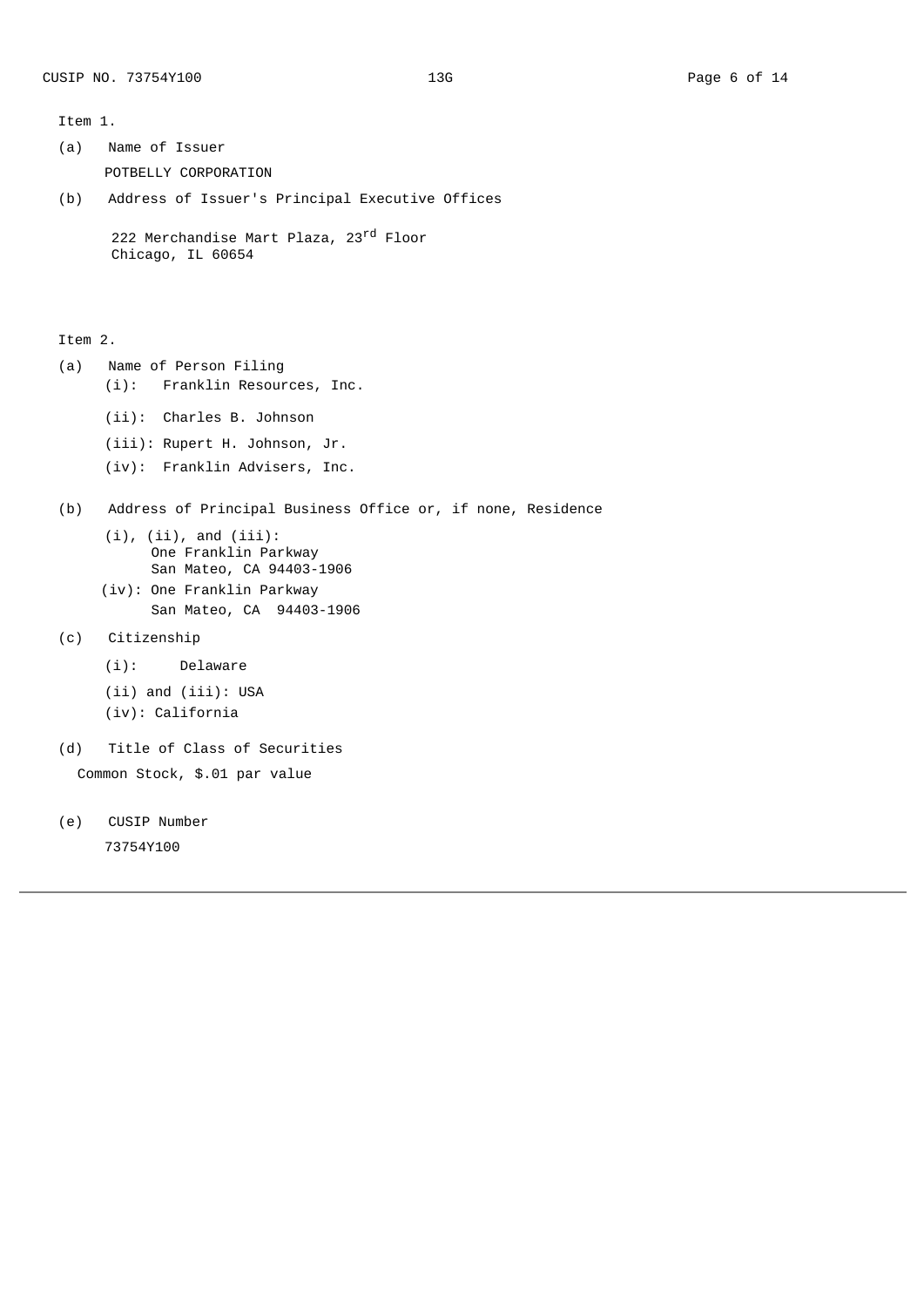- Item 3. If this statement is filed pursuant to  $\S240.13d-1(b)$  or 240.13d-2(b) or (c), check whether the person filing is a:
	- (a) [ ] Broker or dealer registered under section 15 of the Act (15 U.S.C. 78o).
	- (b)  $\lceil$  ] Bank as defined in section 3(a)(6) of the Act (15 U.S.C. 78c).
	- (c) [ ] Insurance company as defined in section 3(a)(19) of the Act (15 U.S.C. 78c).
	- (d) [ ] Investment company registered under section 8 of the Investment Company Act of 1940 (15 U.S.C 80a-8).
	- (e)  $[X]$  An investment adviser in accordance with  $\S240.13d-1(b)(1)(ii)(E)$ ;
	- (f) [ ] An employee benefit plan or endowment fund in accordance with  $§240.13d - 1(b)(1)(ii)(F);$
	- (g) [X] A parent holding company or control person in accordance with  $§240.13d-1(b)(1)(ii)(G);$
	- (h) [ ] A savings associations as defined in Section 3(b) of the Federal Deposit Insurance Act (12 U.S.C. 1813);
	- (i) [ ] A church plan that is excluded from the definition of an investment company under section  $3(c)(14)$  of the Investment Company Act of 1940 (15 U.S.C. 80a‑3);
	- (i)  $\lceil$  | A non-U.S. institution in accordance with  $\S240.13d 1(b)(ii)(J);$
	- (k)  $\lceil$   $\rceil$  Group, in accordance with §240.13d 1(b)(1)(ii)(K).

If filing as a non-U.S. institution in accordance with  $§240.13d-1(b)(1)(ii)$  (J). please specify the type of institution:

## Item 4. Ownership

The securities reported herein are beneficially owned by one or more open- or closed‑end investment companies or other managed accounts that are investment management clients of investment managers that are direct and indirect subsidiaries (each, an "Investment Management Subsidiary" and, collectively, the "Investment Management Subsidiaries") of Franklin Resources Inc. ("FRI"), including the Investment Management Subsidiaries listed in this Item 4. When an investment management contract (including a sub‑advisory agreement) delegates to an Investment Management Subsidiary investment discretion or voting power over the securities held in the investment advisory accounts that are subject to that agreement, FRI treats the Investment Management Subsidiary as having sole investment discretion or voting authority, as the case may be, unless the agreement specifies otherwise. Accordingly, each Investment Management Subsidiary reports on Schedule 13G that it has sole investment discretion and voting authority over the securities covered by any such investment management agreement, unless otherwise noted in this Item 4. As a result, for purposes of Rule 13d-3 under the Act, the Investment Management Subsidiaries listed in this Item 4 may be deemed to be the beneficial owners of the securities reported in this Schedule 13G.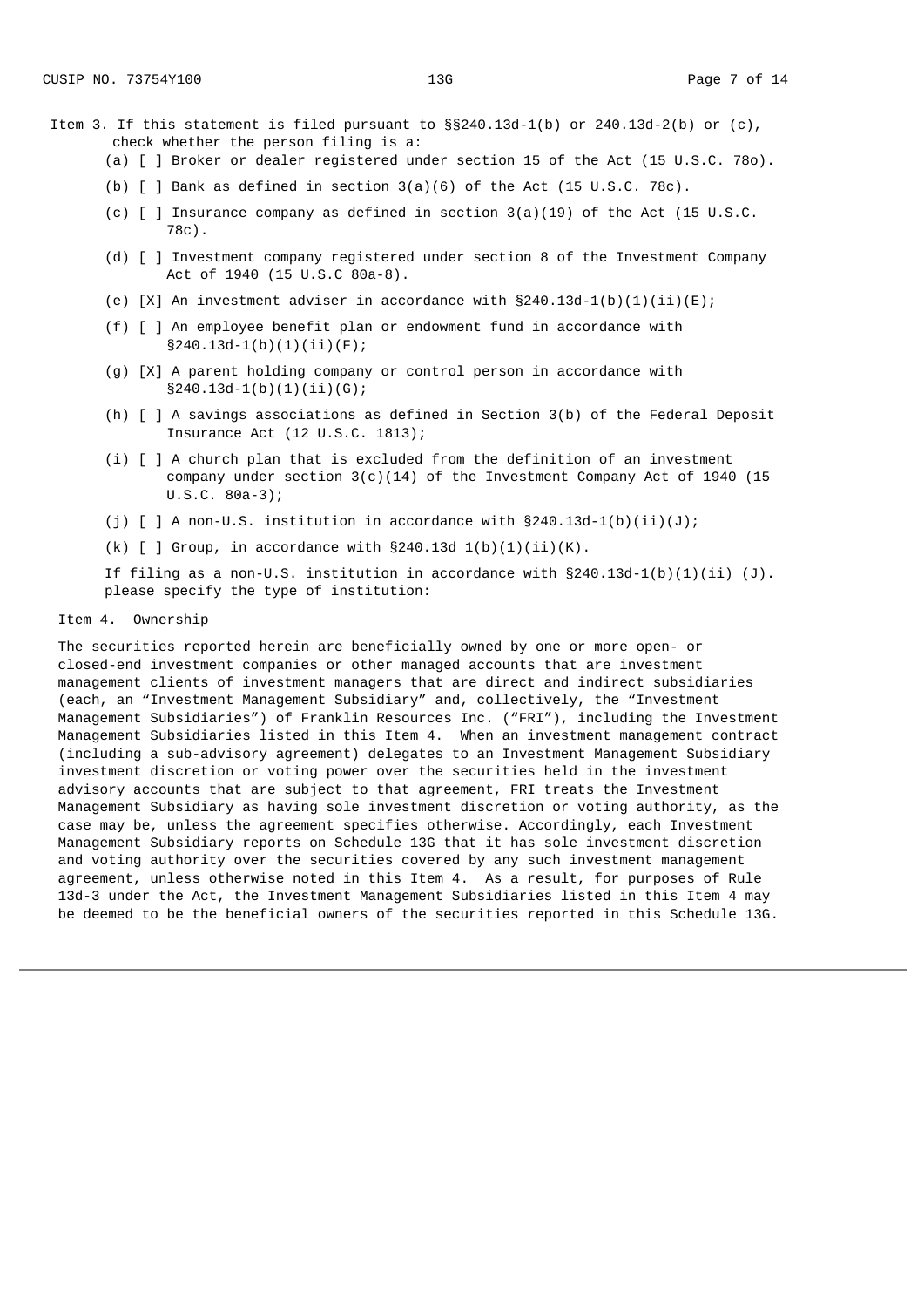CUSIP NO. 73754Y100 13G 13G 2001 13G 2002 13G 2002 13G 2003 14

Beneficial ownership by Investment Management Subsidiaries and other FRI affiliates is being reported in conformity with the guidelines articulated by the SEC staff in Release No. 34‑39538 (January 12, 1998) relating to organizations, such as FRI, where related entities exercise voting and investment powers over the securities being reported independently from each other. The voting and investment powers held by Franklin Mutual Advisers, LLC ("FMA"), an indirect wholly-owned Investment Management Subsidiary, are exercised independently from FRI and from all other Investment Management Subsidiaries (FRI, its affiliates and the Investment Management Subsidiaries other than FMA are collectively, "FRI affiliates"). Furthermore, internal policies and procedures of FMA and FRI establish informational barriers that prevent the flow between FMA and the FRI affiliates of information that relates to the voting and investment powers over the securities owned by their respective management clients. Consequently, FMA and FRI affiliates report the securities over which they hold investment and voting power separately from each other for purposes of Section 13 of the Act.

Charles B. Johnson and Rupert H. Johnson, Jr. (the "Principal Shareholders") each own in excess of 10% of the outstanding common stock of FRI and are the principal stockholders of FRI. FRI and the Principal Shareholders may be deemed to be, for purposes of Rule 13d‑3 under the Act, the beneficial owners of securities held by persons and entities for whom or for which FRI subsidiaries provide investment management services. The number of shares that may be deemed to be beneficially owned and the percentage of the class of which such shares are a part are reported in Items 9 and 11 of the cover pages for FRI and each of the Principal Shareholders. FRI, the Principal Shareholders and each of the Investment Management Subsidiaries disclaim any pecuniary interest in any of the such securities. In addition, the filing of this Schedule 13G on behalf of the Principal Shareholders, FRI and the FRI affiliates, as applicable, should not be construed as an admission that any of them is, and each of them disclaims that it is, the beneficial owner, as defined in Rule 13d-3, of any of the securities reported in this Schedule 13G.

FRI, the Principal Shareholders, and each of the Investment Management Subsidiaries believe that they are not a "group" within the meaning of Rule 13d-5 under the Act and that they are not otherwise required to attribute to each other the beneficial ownership of the securities held by any of them or by any persons or entities for whom or for which the Investment Management Subsidiaries provide investment management services.

(a) Amount beneficially owned:

1,788,413

(b) Percent of class:

6.2%

(c) Number of shares as to which the person has:

<span id="page-7-0"></span>(i) Sole power to vote or to direct the vote

Franklin Resources, Inc.: 0 Charles B. Johnson: 0 Rupert H. Johnson, Jr.: 0 Franklin Advisers, Inc.: 1,530,051 Franklin Templeton Portfolio Advisors, Inc.  $\overline{[1]}$  $\overline{[1]}$  $\overline{[1]}$ : 151,980 Fiduciary Trust Company International: 37,482 (ii) Shared power to vote or to direct the vote 0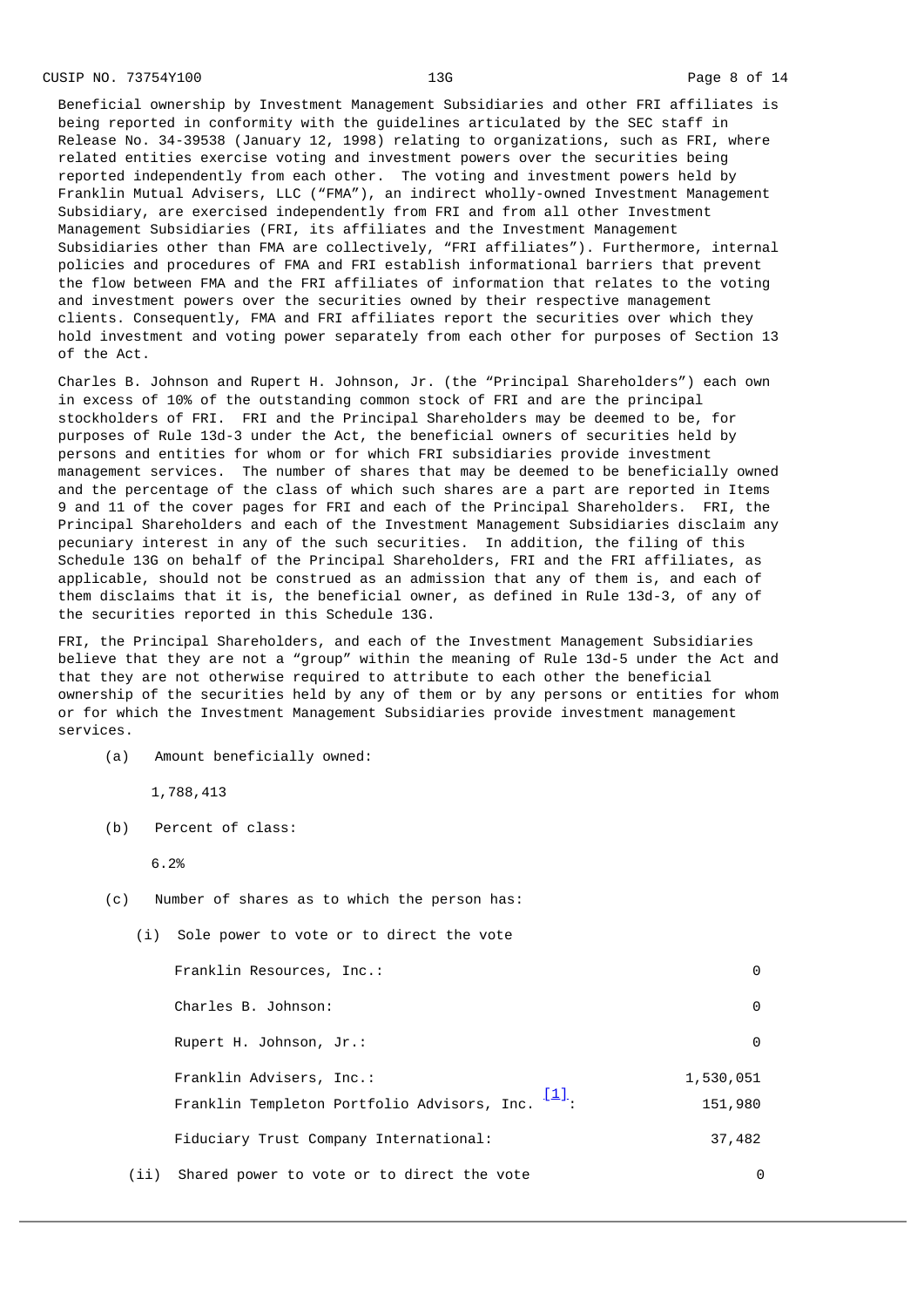(iii) Sole power to dispose or to direct the disposition of

|      | Franklin Resources, Inc.:                               | 0         |
|------|---------------------------------------------------------|-----------|
|      | Charles B. Johnson:                                     | $\Theta$  |
|      | Rupert H. Johnson, Jr.:                                 | $\Theta$  |
|      | Franklin Advisers, Inc.:                                | 1,598,951 |
|      | Franklin Templeton Portfolio Advisors, Inc.:            | 151,980   |
|      | Fiduciary Trust Company International:                  | 37,482    |
| (iv) | Shared power to dispose or to direct the disposition of | 0         |

Item 5. Ownership of Five Percent or Less of a Class

If this statement is being filed to report the fact that as of the date hereof the reporting person has ceased to be the beneficial owner of more than five percent of the class of securities, check the following  $[ ] .$ 

Item 6. Ownership of More than Five Percent on Behalf of Another Person

The clients of the Investment Management Subsidiaries, including investment companies registered under the Investment Company Act of 1940 and other managed accounts, have the right to receive or power to direct the receipt of dividends from, and the proceeds from the sale of, the securities reported herein.

Franklin Small Cap Growth Fund, a series of Franklin Strategic Series, an investment company registered under the Investment Company Act of 1940, has an interest in 1,505,051 shares, or 5.2%, of the class of securities reported herein.

Item 7. Identification and Classification of the Subsidiary Which Acquired the Security Being Reported on By the Parent Holding Company

See Attached Exhibit C

Item 8. Identification and Classification of Members of the Group

Not Applicable

Item 9. Notice of Dissolution of Group

Not Applicable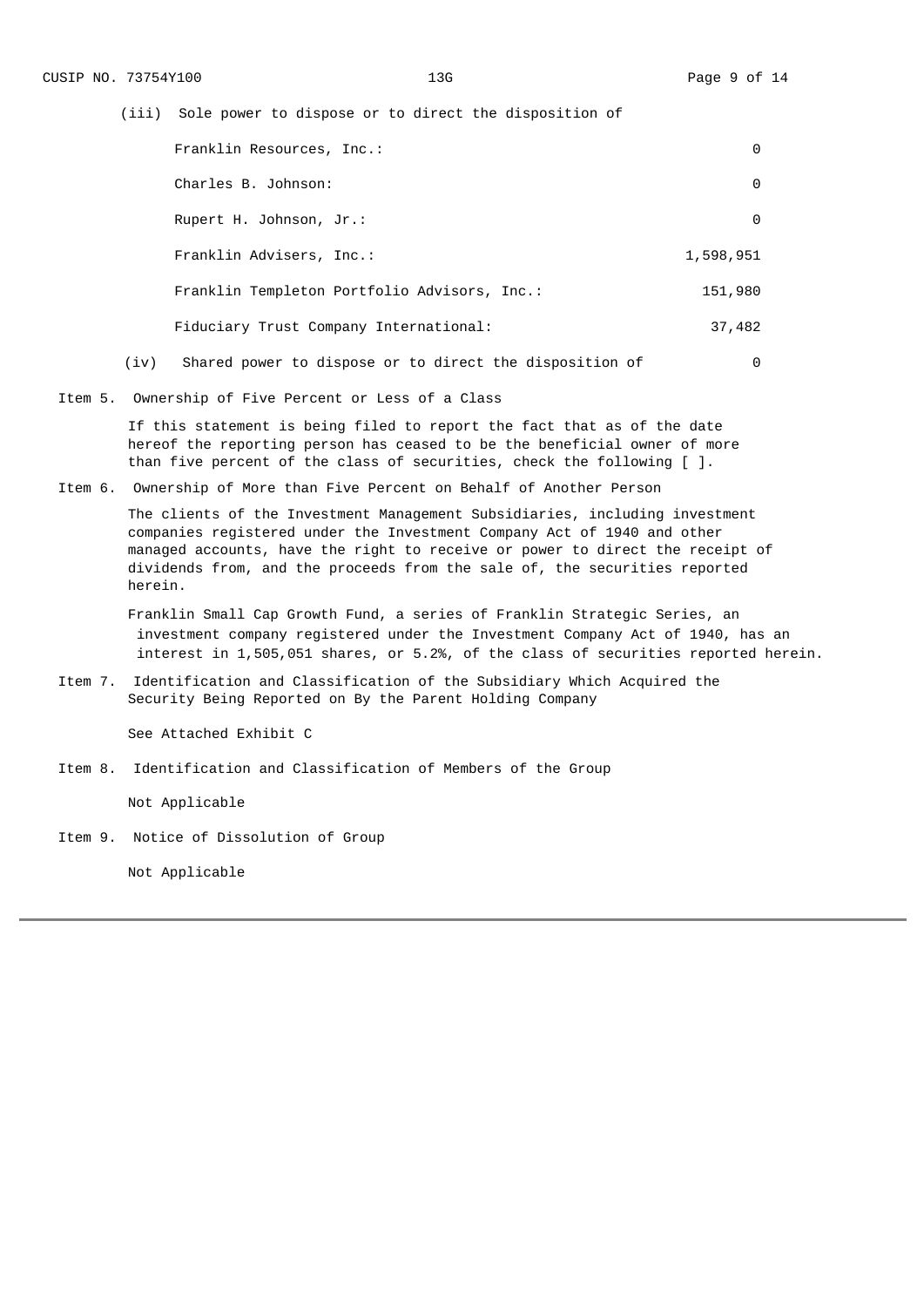Item 10. Certification

By signing below I certify that, to the best of my knowledge and belief, the securities referred to above were acquired and are held in the ordinary course of business and were not acquired and are not held for the purpose of or with the effect of changing or influencing the control of the issuer of the securities and were not acquired and are not held in connection with or as a participant in any transaction having that purpose or effect.

This report shall not be construed as an admission by the persons filing the report that they are the beneficial owner of any securities covered by this report.

Exhibits.

Exhibit A Joint Filing Agreement Exhibit B Limited Powers of Attorney for Section 13 Reporting Obligations Exhibit C Item 7 Identification and Classification of Subsidiaries

#### SIGNATURE

After reasonable inquiry and to the best of my knowledge and belief, I certify that the information set forth in this statement is true, complete and correct.

Dated: February 3, 2015

Franklin Resources, Inc.

Charles B. Johnson

Rupert H. Johnson, Jr.

Franklin Advisers, Inc.

By: /s/MARIA GRAY ‑‑‑‑‑‑‑‑‑‑‑‑‑‑‑‑‑‑‑‑‑‑‑‑‑‑‑‑‑

Maria Gray Vice President and Secretary of Franklin Resources, Inc.

Attorney-in-Fact for Charles B. Johnson pursuant to Power of Attorney attached to this Schedule 13G

Attorney‑in‑Fact for Rupert H. Johnson, Jr. pursuant to Power of Attorney attached to this Schedule 13G

Secretary of Franklin Advisers, Inc.

Franklin Strategic Series on behalf of Franklin Small Cap Growth Fund

By: /s/STEVEN J. GRAY ‑‑‑‑‑‑‑‑‑‑‑‑‑‑‑‑‑‑‑‑‑‑‑‑‑‑‑‑‑ Steven J. Gray Vice President and Assistant Secretary of Franklin Strategic Series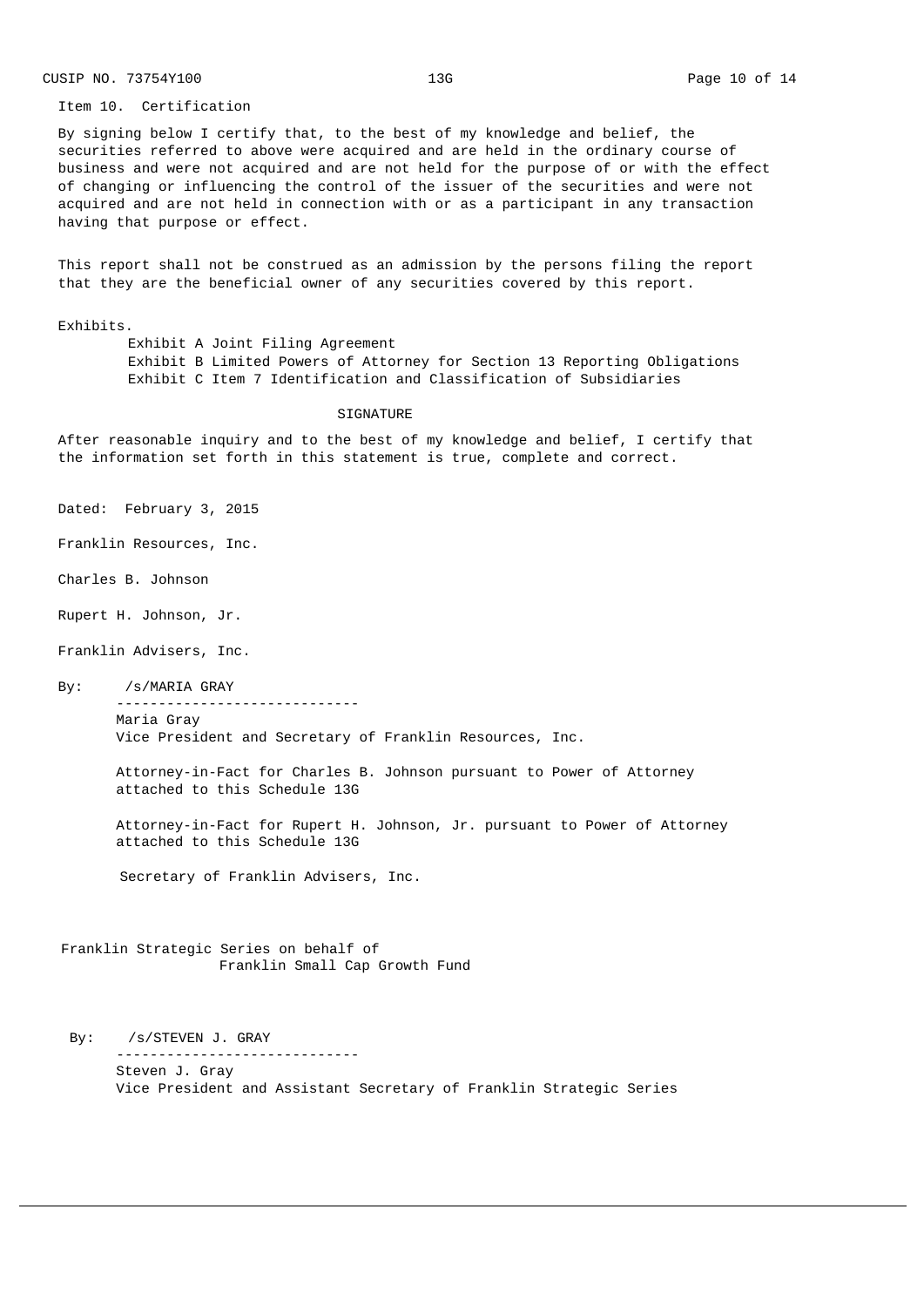EXHIBIT A

JOINT FILING AGREEMENT

In accordance with Rule  $13d-1(k)$  under the Securities Exchange Act of 1934, as amended, the undersigned hereby agree to the joint filing with each other of the attached statement on Schedule 13G and to all amendments to such statement and that such statement and all amendments to such statement are made on behalf of each of them.

IN WITNESS WHEREOF, the undersigned have executed this agreement on February 3, 2015.

Franklin Resources, Inc. Charles B. Johnson

Rupert H. Johnson, Jr.

Franklin Advisers, Inc.

By: /s/MARIA GRAY

‑‑‑‑‑‑‑‑‑‑‑‑‑‑‑‑‑‑‑‑‑‑‑‑‑‑‑‑‑ Maria Gray Vice President and Secretary of Franklin Resources, Inc.

Attorney-in-Fact for Charles B. Johnson pursuant to Power of Attorney attached to this Schedule 13G

Attorney‑in‑Fact for Rupert H. Johnson, Jr. pursuant to Power of Attorney attached to this Schedule 13G

Secretary of Franklin Advisers, Inc.

Franklin Strategic Series on behalf of Franklin Small Cap Growth Fund

By: /s/STEVEN J. GRAY ‑‑‑‑‑‑‑‑‑‑‑‑‑‑‑‑‑‑‑‑‑‑‑‑‑‑‑‑‑ Steven J. Gray Vice President and Assistant Secretary of Franklin Strategic Series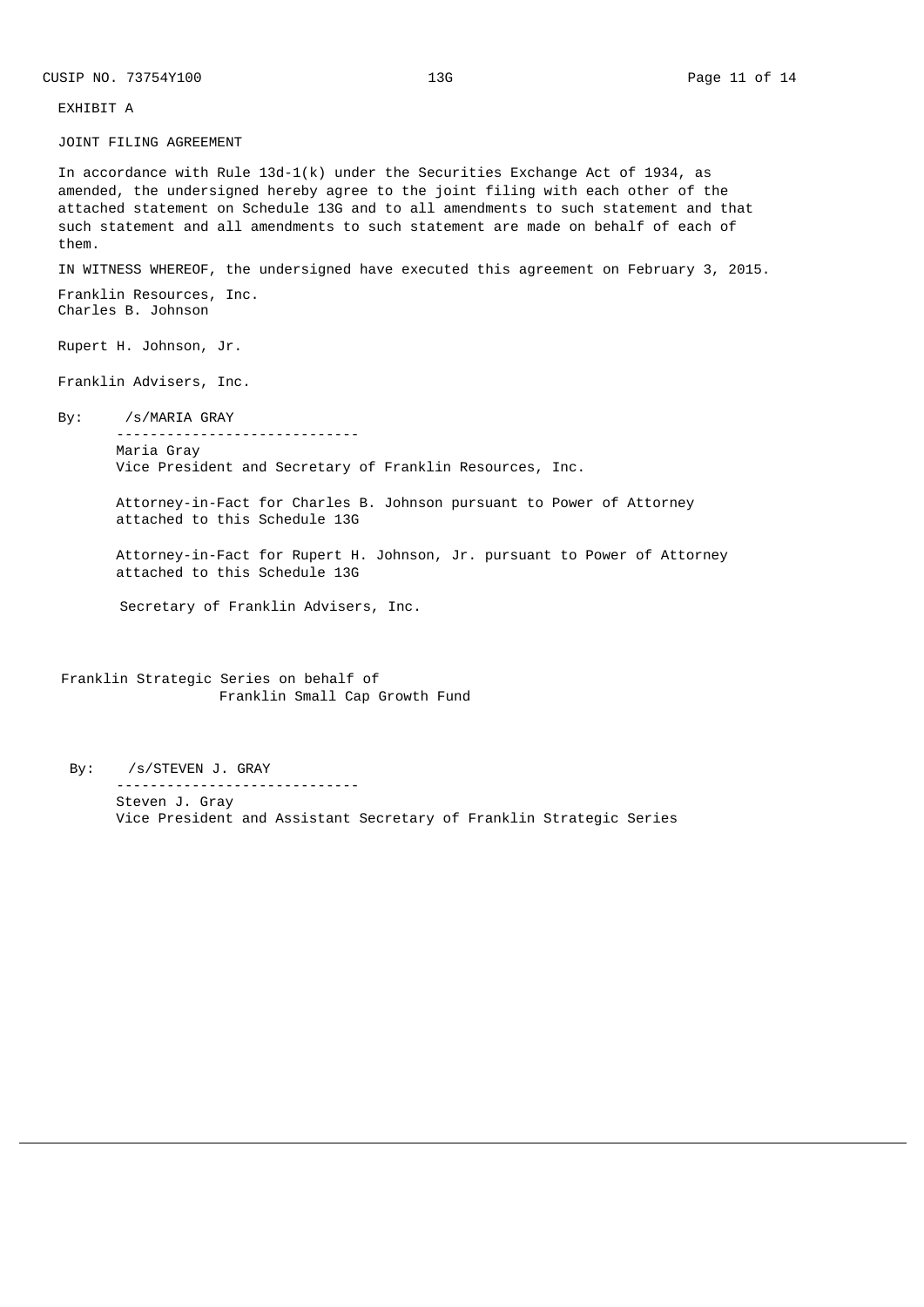EXHIBIT B

# LIMITED POWER OF ATTORNEY FOR SECTION 13 REPORTING OBLIGATIONS

Know all by these presents, that the undersigned hereby makes, constitutes and appoints each of Robert Rosselot and Maria Gray, each acting individually, as the undersigned's true and lawful attorney-in-fact, with full power and authority as hereinafter described on behalf of and in the name, place and stead of the undersigned to:

(1) prepare, execute, acknowledge, deliver and file Schedules 13D and 13G (including any amendments thereto or any related documentation) with the United States Securities and Exchange Commission, any national securities exchanges and Franklin Resources, Inc., a Delaware corporation (the "Reporting Entity"), as considered necessary or advisable under Section 13 of the Securities Exchange Act of 1934 and the rules and regulations promulgated thereunder, as amended from time to time (the "Exchange Act"); and

(2) perform any and all other acts which in the discretion of such attorney-in-fact are necessary or desirable for and on behalf of the undersigned in connection with the foregoing.

The undersigned acknowledges that:

(1) this Limited Power of Attorney authorizes, but does not require, each such attorney‑in‑fact to act in their discretion on information provided to such attorney-in-fact without independent verification of such information;

(2) any documents prepared and/or executed by either such attorney-in-fact on behalf of the undersigned pursuant to this Limited Power of Attorney will be in such form and will contain such information and disclosure as such attorney-in-fact, in his or her discretion, deems necessary or desirable;<br>(3) The exporting Entity nor eit

neither the Reporting Entity nor either of such attorneys-in-fact assumes (i) any liability for the undersigned's responsibility to comply with the requirements of the Exchange Act or (ii) any liability of the undersigned for any failure to comply with such requirements; and

(4) this Limited Power of Attorney does not relieve the undersigned from responsibility for compliance with the undersigned's obligations under the Exchange Act, including without limitation the reporting requirements under Section 13 of the Exchange Act.

The undersigned hereby gives and grants each of the foregoing attorneys‑in‑fact full power and authority to do and perform all and every act and thing whatsoever requisite, necessary or appropriate to be done in and about the foregoing matters as fully to all intents and purposes as the undersigned might or could do if present, hereby ratifying all that each such attorney-in-fact of, for and on behalf of the undersigned, shall lawfully do or cause to be done by virtue of this Limited Power of Attorney.

This Limited Power of Attorney shall remain in full force and effect until revoked by the undersigned in a signed writing delivered to each such attorney‑in‑fact.

IN WITNESS WHEREOF, the undersigned has caused this Limited Power of Attorney to be executed as of this 30th day of April , 2007

> /s/Charles B. Johnson Signature Charles B. Johnson Print Name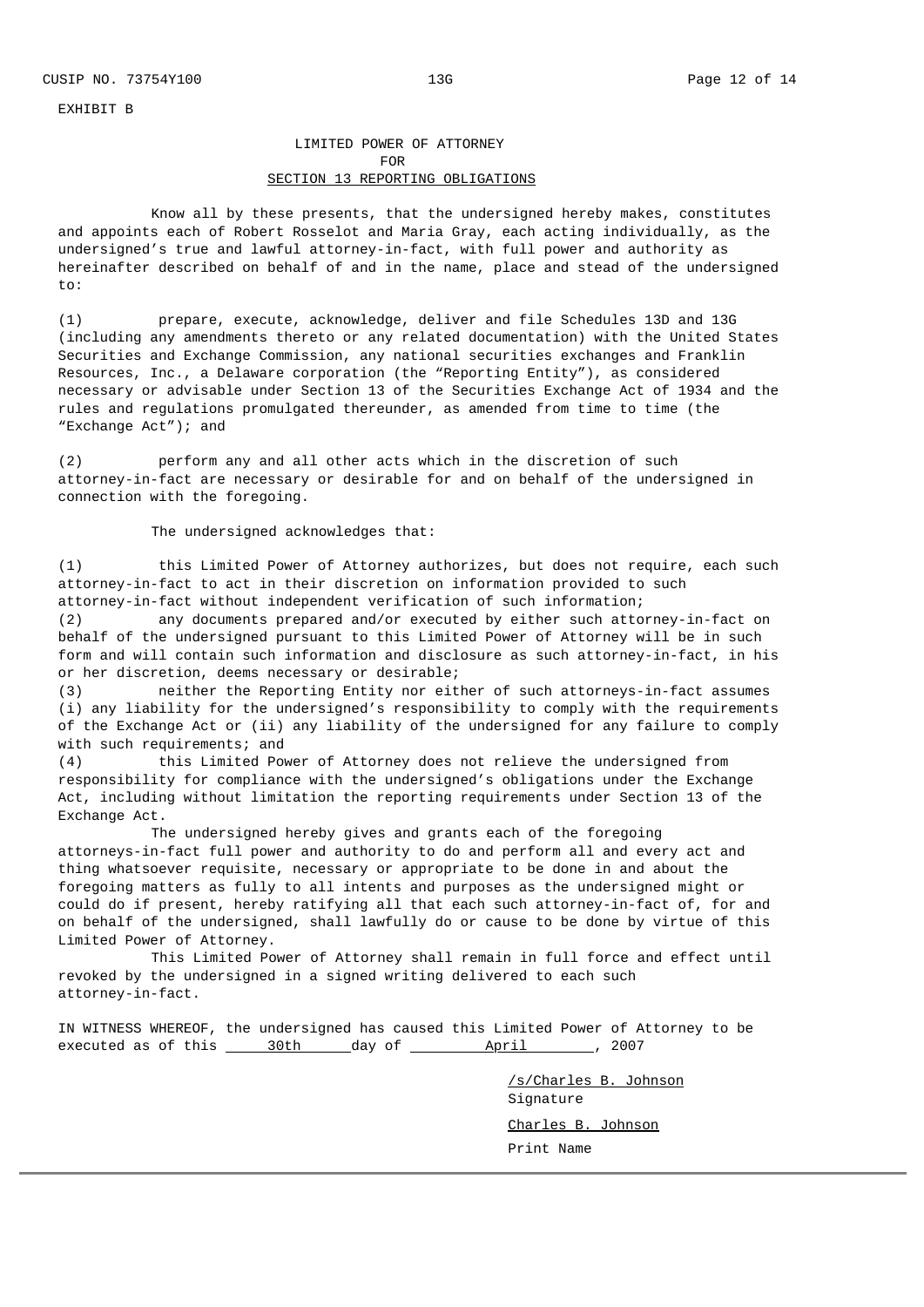## LIMITED POWER OF ATTORNEY FOR SECTION 13 REPORTING OBLIGATIONS

Know all by these presents, that the undersigned hereby makes, constitutes and appoints each of Robert Rosselot and Maria Gray, each acting individually, as the undersigned's true and lawful attorney-in-fact, with full power and authority as hereinafter described on behalf of and in the name, place and stead of the undersigned to:

(1) prepare, execute, acknowledge, deliver and file Schedules 13D and 13G (including any amendments thereto or any related documentation) with the United States Securities and Exchange Commission, any national securities exchanges and Franklin Resources, Inc., a Delaware corporation (the "Reporting Entity"), as considered necessary or advisable under Section 13 of the Securities Exchange Act of 1934 and the rules and regulations promulgated thereunder, as amended from time to time (the "Exchange Act"); and

(2) perform any and all other acts which in the discretion of such attorney-in-fact are necessary or desirable for and on behalf of the undersigned in connection with the foregoing.

The undersigned acknowledges that:

(1) this Limited Power of Attorney authorizes, but does not require, each such attorney-in-fact to act in their discretion on information provided to such attorney-in-fact without independent verification of such information;

(2) any documents prepared and/or executed by either such attorney‑in‑fact on behalf of the undersigned pursuant to this Limited Power of Attorney will be in such form and will contain such information and disclosure as such attorney-in-fact, in his or her discretion, deems necessary or desirable;

(3) neither the Reporting Entity nor either of such attorneys-in-fact assumes (i) any liability for the undersigned's responsibility to comply with the requirements of the Exchange Act or (ii) any liability of the undersigned for any failure to comply with such requirements; and

(4) this Limited Power of Attorney does not relieve the undersigned from responsibility for compliance with the undersigned's obligations under the Exchange Act, including without limitation the reporting requirements under Section 13 of the Exchange Act.

The undersigned hereby gives and grants each of the foregoing attorneys‑in‑fact full power and authority to do and perform all and every act and thing whatsoever requisite, necessary or appropriate to be done in and about the foregoing matters as fully to all intents and purposes as the undersigned might or could do if present, hereby ratifying all that each such attorney-in-fact of, for and on behalf of the undersigned, shall lawfully do or cause to be done by virtue of this Limited Power of Attorney.

This Limited Power of Attorney shall remain in full force and effect until revoked by the undersigned in a signed writing delivered to each such attorney‑in‑fact.

IN WITNESS WHEREOF, the undersigned has caused this Limited Power of Attorney to be executed as of this and  $25th$  day of April 2007

> /s/ Rupert H. Johnson, Jr. Signature

Rupert H. Johnson, Jr. Print Name